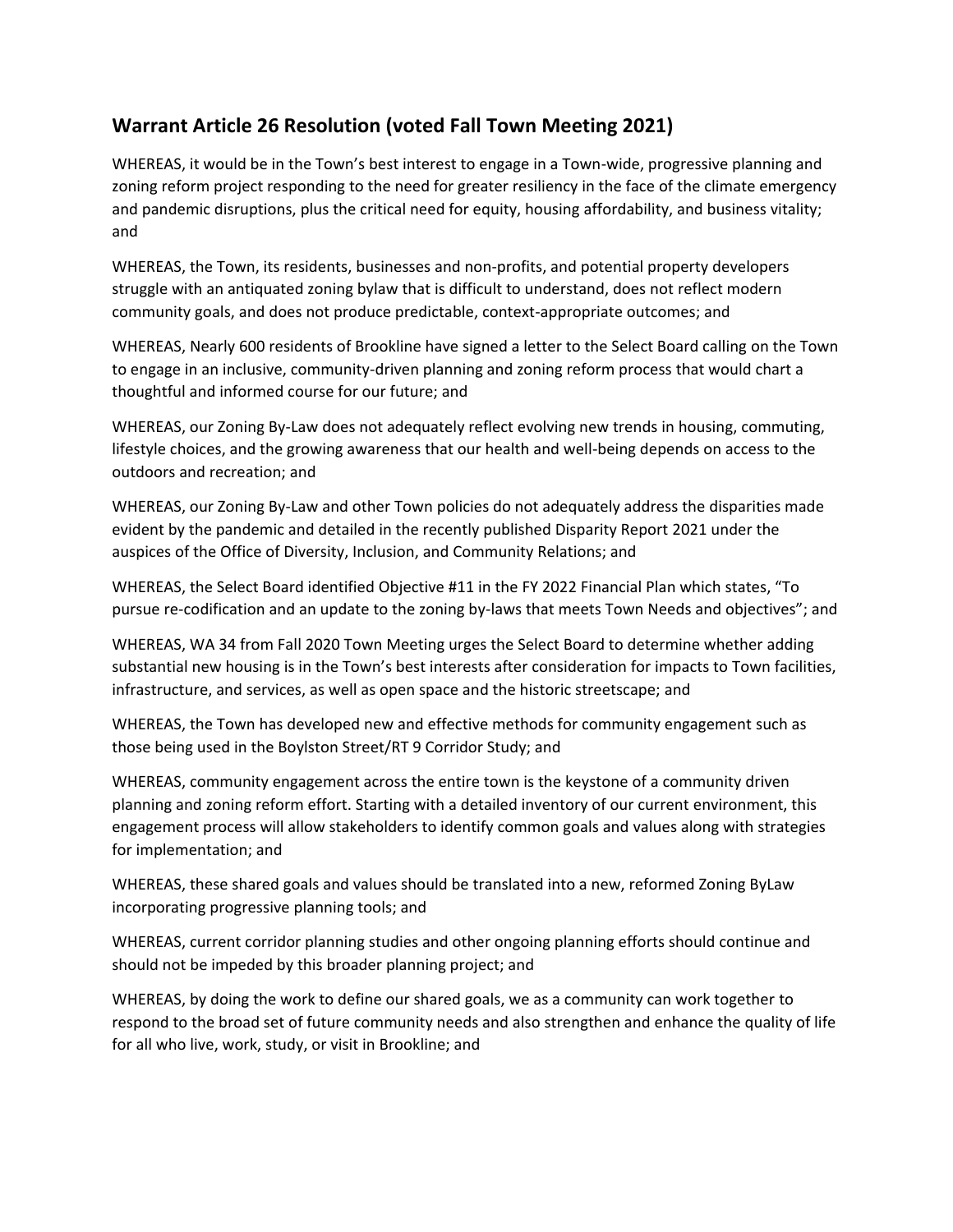WHEREAS, MGL Title VII Chapter 41 Section 81D: Master plan, requires that a planning board "shall make a master plan of such city or town and from time to time may extend or perfect such plan", and the last completed Comprehensive Plan in Brookline was done in 2005; and

WHEREAS, several neighboring cities and towns have either finished or are starting the process to develop comprehensive plans to inform potential zoning reform, such as Somerville (Somervision 2040), Boston (Imagine Boston 2030), Medford (Medford 2030) and Cambridge (Cambridge Envision 2018);

## NOW THEREFORE BE IT:

RESOLVED, that the Select Board, in consultation with the Director of Planning and Community Development, appoint a Planning Process Study Committee to work with the Planning Department and other Town staff to develop a work program, budget, and scope for an inclusive, community-driven planning and zoning reform process; and

FURTHER RESOLVED, that the Select Board appointed Planning Process Study Committee seek input and be informed by a full spectrum of stakeholders, including but not limited to: marginalized communities, subsidized housing residents, non-profits, faith-based organizations, business interests, neighborhood associations, Brookline residents with professional expertise in planning and zoning, as well as, advocacy groups for affordable housing, historic preservation, climate action and resiliency, green space, parks and open space, active and public transportation, and senior citizens; and

FURTHER RESOLVED, that the Planning Process Study Committee shall endeavor to (i) examine the 2005 Comprehensive Plan with a view towards determining how a future comprehensive plan could be more effective, and (ii) devise a planning process that will develop a shared fact base of existing conditions, develop demographic and land-use projections, analyze possible land-use scenarios, inventory infrastructure and future infrastructure needs, identify Town service and facility usage metrics and capacities, develop a statement of town-wide values and goals with metrics, and generally complete the analysis necessary to identify potential impacts from contemplated land-use scenarios; and

FURTHER RESOLVED, that the Planning Process Study Committee contemplate the potential application of progressive planning and zoning tools such as form-based zoning, environmental performance standards, green infrastructure, and placemaking; and

FURTHER RESOLVED, that the Planning Process Study Committee identify project work products that can help guide future zoning reform work, such as defining areas where development or redevelopment potential is appropriately supported, areas where public realm enhancements are needed, and areas or parcels that should be conserved; and

FURTHER RESOLVED, that the current corridor studies including Lower Boylston and the planned Upper Boylston study, the Fisher Hill study, the Housing Production Plan, the Climate Action Plan, and other ongoing planning studies will continue without impediment; and

FURTHER RESOLVED, that the Planning Process Study Committee should devise a community-based planning and zoning reform process that centers marginalized communities in its consideration of strategies and initiatives that provide greater equity in all realms of the built environment and to further environmental justice; and